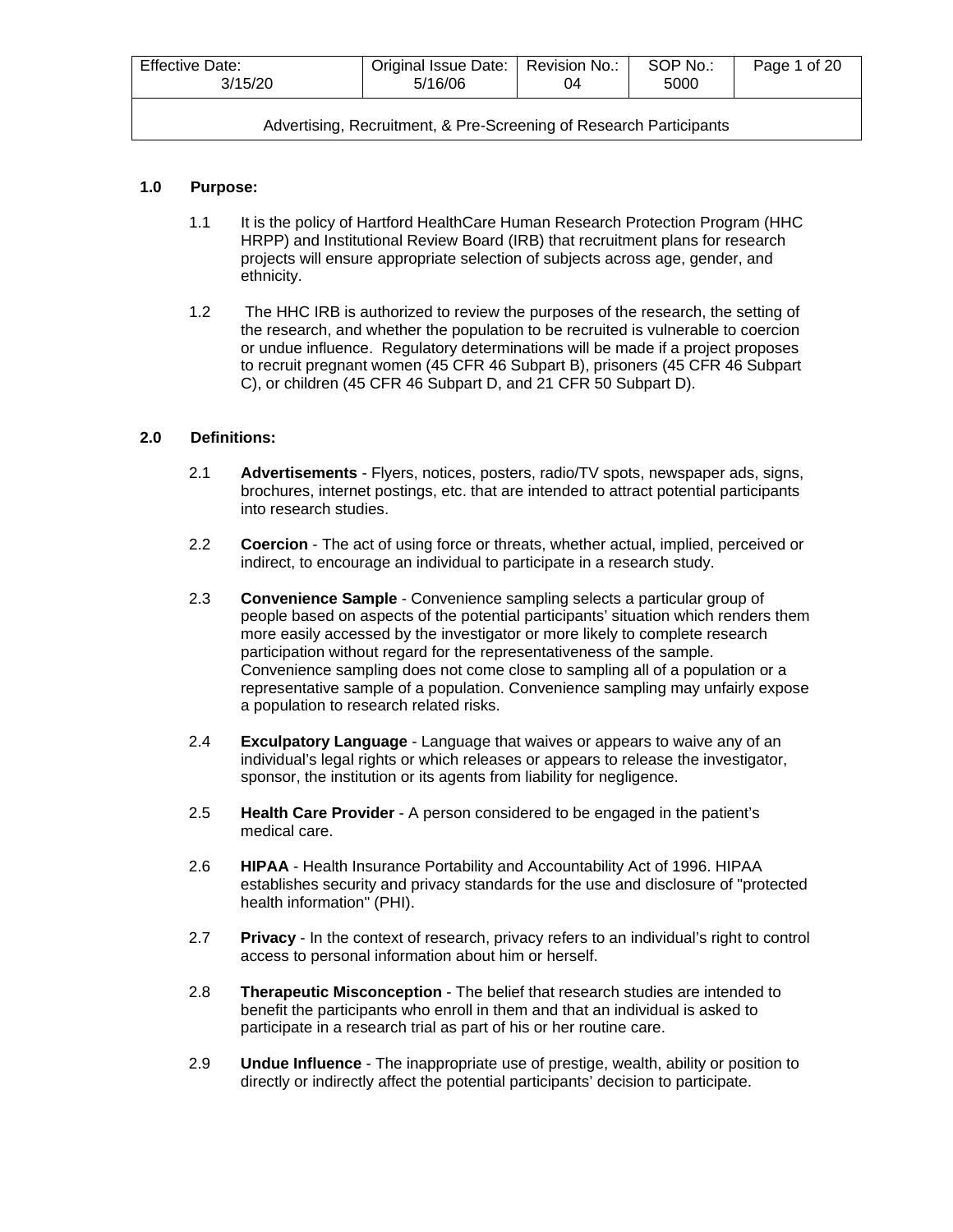| <b>Effective Date:</b> | Original Issue Date: | Revision No.: | SOP No.: | Page 2 of 20 |
|------------------------|----------------------|---------------|----------|--------------|
| 3/15/20                | 5/16/06              | 04            | 5000     |              |
|                        |                      |               |          |              |

# **3.0 Procedure:**

- 3.1 In order to ensure equitable selection of research participants, the HHC IRB requires that the Principal Investigator (PI) provide the characteristics of the participant population, anticipated accrual, age ranges, health status, gender, and criteria for inclusion or exclusion in the protocol. As such , all recruitment methods must be thoroughly described in the protocol. The investigator must carefully consider the targeted research population, study aim, participant privacy, and potential for bias and influence when designing recruitment activities for specific protocols.
- 3.2 Health care providers who also serve as researchers and wish to enroll their patients into research must ensure that recruitment methods do not inappropriately promise or suggest therapeutic benefit to the patient beyond what is written in the protocol and consent form as a means to entice their participation.
- 3.3 The HHC IRB will assess the recruitment plan to ensure that it is compliant with federal regulations as well as HHC HIPAA Privacy Policies.
- 3.4 Investigators are prohibited from using the amount of payment and/or the proposed method and timing of the disbursement of the payment in a manner that may be perceived as unduly influential or coercive.
- 3.5 HHC researchers and staff are prohibited from receiving or dispersing bonuses or incentives for recruitment, referral, or enrollment.

# 3.6 ADVERTISEMENTS

- 3.6.1 Both the Department of Human Services (DHHS) and the Food & Drug Administration (FDA) consider advertising (subject recruitment) to be the first component in the informed consent process. Therefore, the HHC IRB must review and approve recruitment methods and content of the materials to ensure adequate subject protection. Under Federal regulations, the IRB must review and approve methods used to recruit subjects, one of which is the use of advertisements in various media.
- 3.6.2 The text of all direct advertising for research subjects, i.e., advertising that is intended to be seen or heard by prospective subjects, must be reviewed and approved by the IRB prior to distribution, posting, publication, or broadcasting. Direct advertising includes, but is not limited to, notices aimed at recruiting research subjects that investigators intend to place in newspaper, radio, TV, bulletin boards and the internet/world wide web. Advertisements developed by coordinating centers for multicenter study recruitment also require HHC IRB approval if the HHC sites intend to enroll from among the pool of prospective subjects responding to these ads. Notices directed to clinical colleagues seeking study referrals also require IRB approval. These include, but are not limited to, letters, electronic and other postings, or notices in professional publications.
- 3.6.3 The IRB must review the information contained in all advertisements and the mode of their communication. Advertisements cannot be displayed or put to use until the IRB has approved the final copy of printed ads and the final version of audio/video tape recorded advertisements.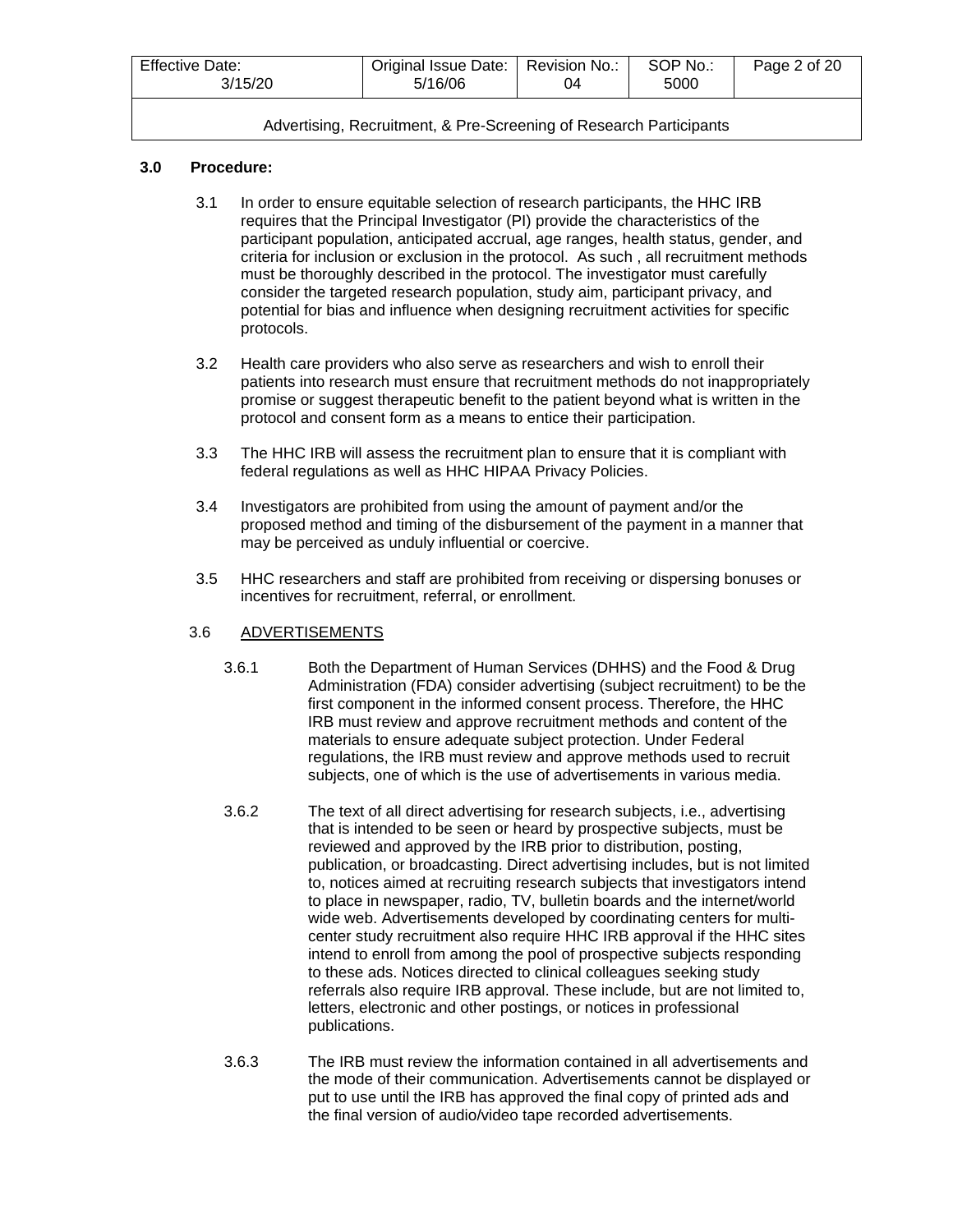| <b>Effective Date:</b> | Original Issue Date: | Revision No.: | SOP No.: | Page 3 of 20 |
|------------------------|----------------------|---------------|----------|--------------|
| 3/15/20<br>JI.         | 5/16/06              | 04            | 5000     |              |

- 3.6.4 The HRPP has prepared the following guidelines to assist investigators in the development of appropriate materials to recruit volunteers into research studies.
- 3.6.5 Developing Advertisements:
	- 3.6.5.1 **Ethical Considerations** Advertising for research enrollment is considered the start of the subject selection process. It is also considered the prelude to the informed consent process. Therefore, advertisements, like consent documents, must not unduly coerce or imply a guarantee of benefits beyond what is outlined in the protocol and consent form.
	- 3.6.5.2 Advertisements should be limited to the information needed by prospective subjects to determine their eligibility and interest.
	- 3.6.5.3 Advertisements should be designed with the following in mind:
		- 3.6.5.3.1 No claims should be made, either explicitly or implicitly that the drug or device is safe or effective for the purposes under investigation, or that the test article is known to be comparable or superior to any other drug or device.
		- 3.6.5.3.2 Advertisements for studies using investigational drugs or devices must also not use terms such as "new treatment," "new medication," or "new drug" without explaining that the test article is investigational.
		- 3.6.5.3.3 Advertisements should not promise "free medical treatment" when the intent is only to say subjects will not be charged for taking part in the study.
		- 3.6.5.3.4 Advertisements may state that subjects will be paid but should not be coercive by emphasizing the payment or the amount to be paid by such means as larger or in bold font.

# 3.6.5.4 **Considerations for Advertisement Content (DO's):**

- ♦ The condition being study and/or the purpose of the study including a clear statement that it is research and that it includes the use of an investigational drug or device, if applicable. (The word "research" should appear somewhere prominent in the advertisement. The terms "Study" or "Treatment Study" do not convey the same message.)
- ♦ A summary of the key eligibility criteria (e.g., males, females, adults, children, age range, taking no medications, etc.)
- ♦ A brief list of procedures involved, including all significant study procedures (e.g., X-rays, MRIs, exercise testing, overnight stays, frequent blood sampling, etc.)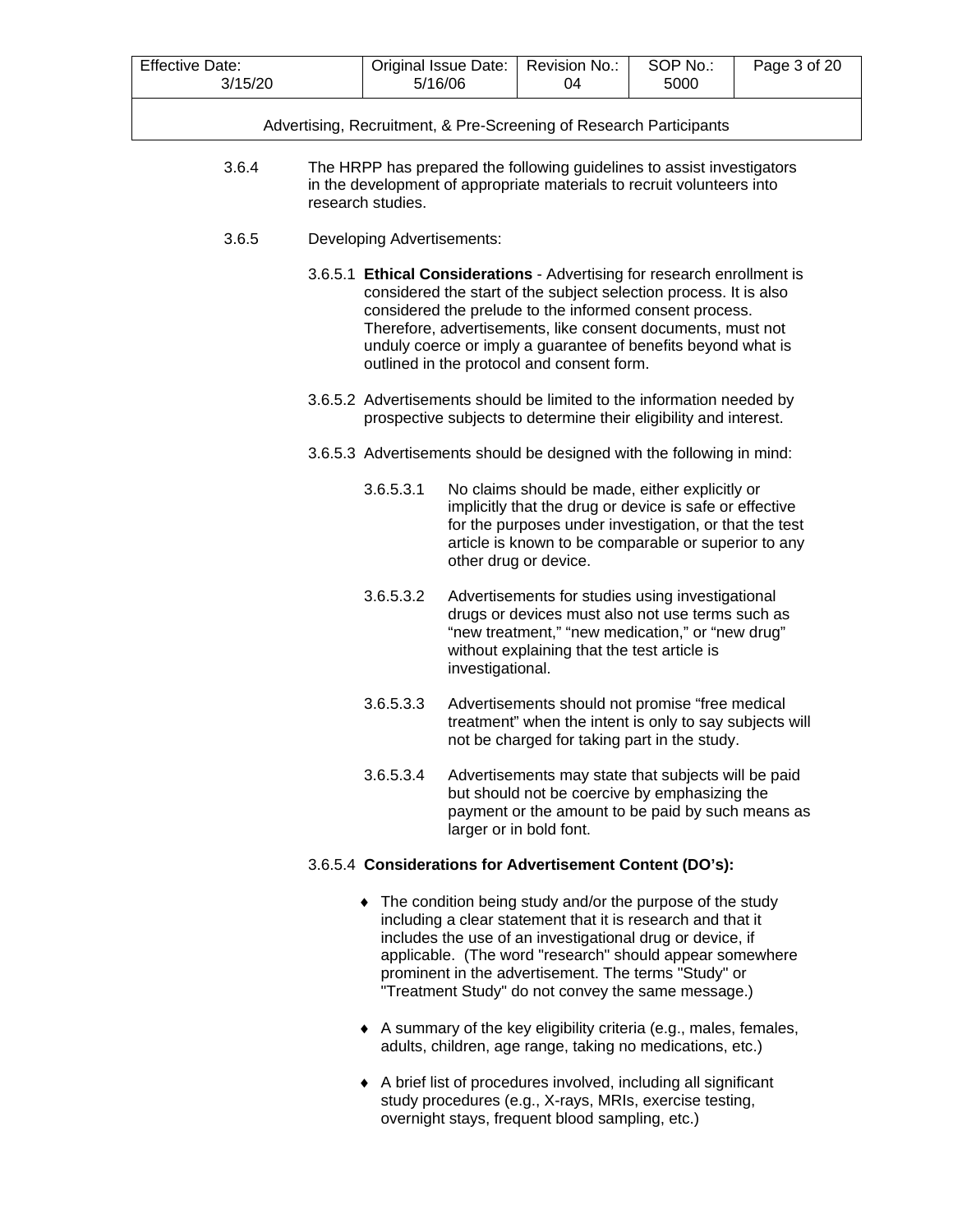| <b>Effective Date:</b> | Original Issue Date: | Revision No.: | SOP No.: | Page 4 of 20 |
|------------------------|----------------------|---------------|----------|--------------|
| 3/15/20                | 5/16/06              |               | 5000     |              |

|  | Advertising, Recruitment, & Pre-Screening of Research Participants |
|--|--------------------------------------------------------------------|
|  |                                                                    |

- ♦ A brief description of benefits. This description should be a straightforward description of potential benefits to study participation. Do not overstate.
- ♦ The time or other commitment required (e.g., duration of study, number of visits and/or length of visits, if only one or two visits)
- ♦ Compensation or reimbursement; All advertisements should be tastefully composed and not inappropriately emphasize monetary compensation. Advertisements may state that subjects will be paid but should not use bold or enlarged print or other means to emphasize payment or the amount to be paid. Do not refer to payment in the header of the ad.
- ♦ The name of the research facility and the specific location of the study
- ♦ The name and contact information of the PI and the person responsible for explaining the study to the subjects
- ♦ The IRB protocol number (in the lower right hand corner of the ad in a small font size)
- ♦ Use the term "healthy volunteers" instead of "normal volunteers"
- ♦ Use simple lay language (6-8th grade reading level) without acronyms or abbreviations unless these are well known to the public or to the special patient group you are targeting, e.g., patients with ALS or women with PMS will understand these abbreviations.
- ♦ Provide simple symptom complexes if you are looking for subjects who do not already carry the diagnosis
- ♦ Provide basic exclusion criteria whenever possible to reduce unnecessary calls.
- ♦ Use the term "investigational" rather than "experimental"
- ♦ Name drugs used if approved and/or known to the public, e.g., Aspirin, St. John's Wort
- ♦ Use the words "at no cost" rather than "free" where relevant
- ♦ Specify amount of monetary compensation (if you wish)
- ♦ Use the words "up to" if pro-rated compensation is likely
- ♦ Specify hospital affiliation (e.g. Cardiovascular Division, MidState Medical Center)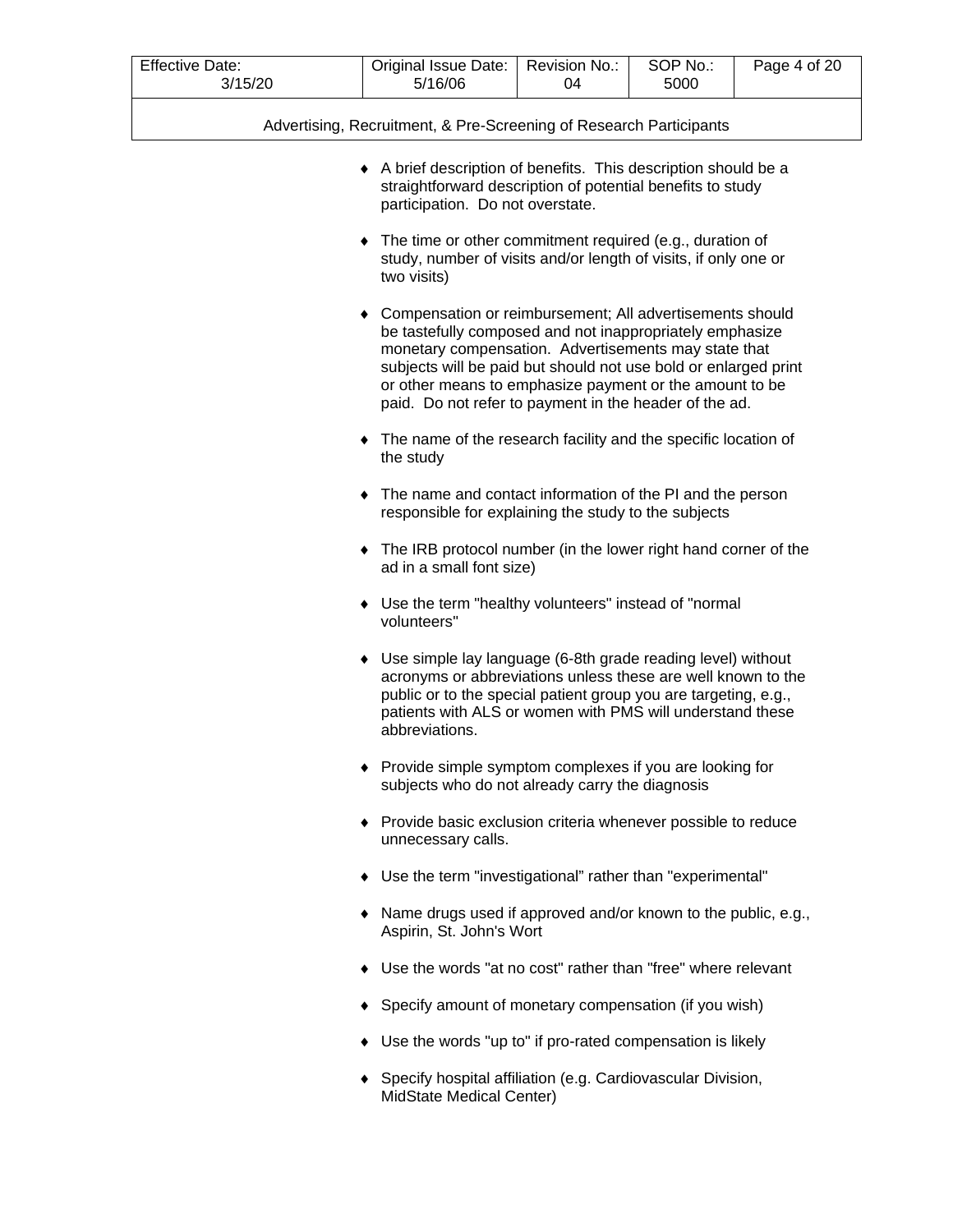| <b>Effective Date:</b><br>3/15/20 | SOP No.:<br>Original Issue Date:<br>Revision No.:<br>Page 5 of 20<br>5/16/06<br>04<br>5000                                                                                                                                                |  |  |  |  |  |  |  |
|-----------------------------------|-------------------------------------------------------------------------------------------------------------------------------------------------------------------------------------------------------------------------------------------|--|--|--|--|--|--|--|
|                                   | Advertising, Recruitment, & Pre-Screening of Research Participants                                                                                                                                                                        |  |  |  |  |  |  |  |
|                                   | 3.6.5.5 Things that should not be included in an advertisement<br>(DON'Ts)                                                                                                                                                                |  |  |  |  |  |  |  |
|                                   | • Feature monetary compensation as a lead in before the<br>description of study purpose and procedures                                                                                                                                    |  |  |  |  |  |  |  |
|                                   | Bold, italicize, underline or enlarge fonts on type describing<br>monetary compensation                                                                                                                                                   |  |  |  |  |  |  |  |
|                                   | Imply treatment benefit if the primary focus of the study is<br>safety and tolerability, drug kinetics, or basic physiological<br>processes rather than efficacy                                                                          |  |  |  |  |  |  |  |
|                                   | Imply treatment benefit for chronic problems if the study<br>involves only short-term interventions                                                                                                                                       |  |  |  |  |  |  |  |
|                                   | Emphasize no cost treatment if a placebo is involved (you<br>don't need to explicitly state that placebos are used in ads)<br>and/or the protocol involves drugs, biologics, or devices not<br>FDA approved for the condition under study |  |  |  |  |  |  |  |
|                                   | Provide detailed lists of risks and benefits (this should be done<br>in person)                                                                                                                                                           |  |  |  |  |  |  |  |
|                                   | "Hype" the study with overly optimistic or effusive language<br>implying benefit (commercially designed radio ads<br>occasionally do this)                                                                                                |  |  |  |  |  |  |  |
|                                   | Use words describing broader affiliations (e.g., "HHC<br>researchers") which tend to mistakenly convey endorsement<br>and/or direct oversight of study treatments and procedures by<br>the hospital and its affiliates                    |  |  |  |  |  |  |  |
|                                   | Notices or letters sent to other health care providers                                                                                                                                                                                    |  |  |  |  |  |  |  |
|                                   | A statement or an implication of IRB or other HH institutional<br>endorsement of the study.                                                                                                                                               |  |  |  |  |  |  |  |
|                                   | The use of any inappropriate pictures or images that would be<br>٠<br>inconsistent with HH IRB policies on equitable subject<br>recruitment.                                                                                              |  |  |  |  |  |  |  |
|                                   | Offer of compensation from a sponsor that would involve a<br>٠<br>coupon good for a discount on the purchase price of the<br>product once it had been approved for marketing.                                                             |  |  |  |  |  |  |  |
|                                   | Exhibition of the ad in inappropriate venues.                                                                                                                                                                                             |  |  |  |  |  |  |  |
| 3.6.6                             | <b>Submitting Advertisements to the IRB</b>                                                                                                                                                                                               |  |  |  |  |  |  |  |

3.6.6.1 Advertisements should be submitted to the IRB at the time the investigator is submitting the initial protocol. However, should an investigator decide at a later date to advertise for subjects, the advertising may be submitted to the IRB as a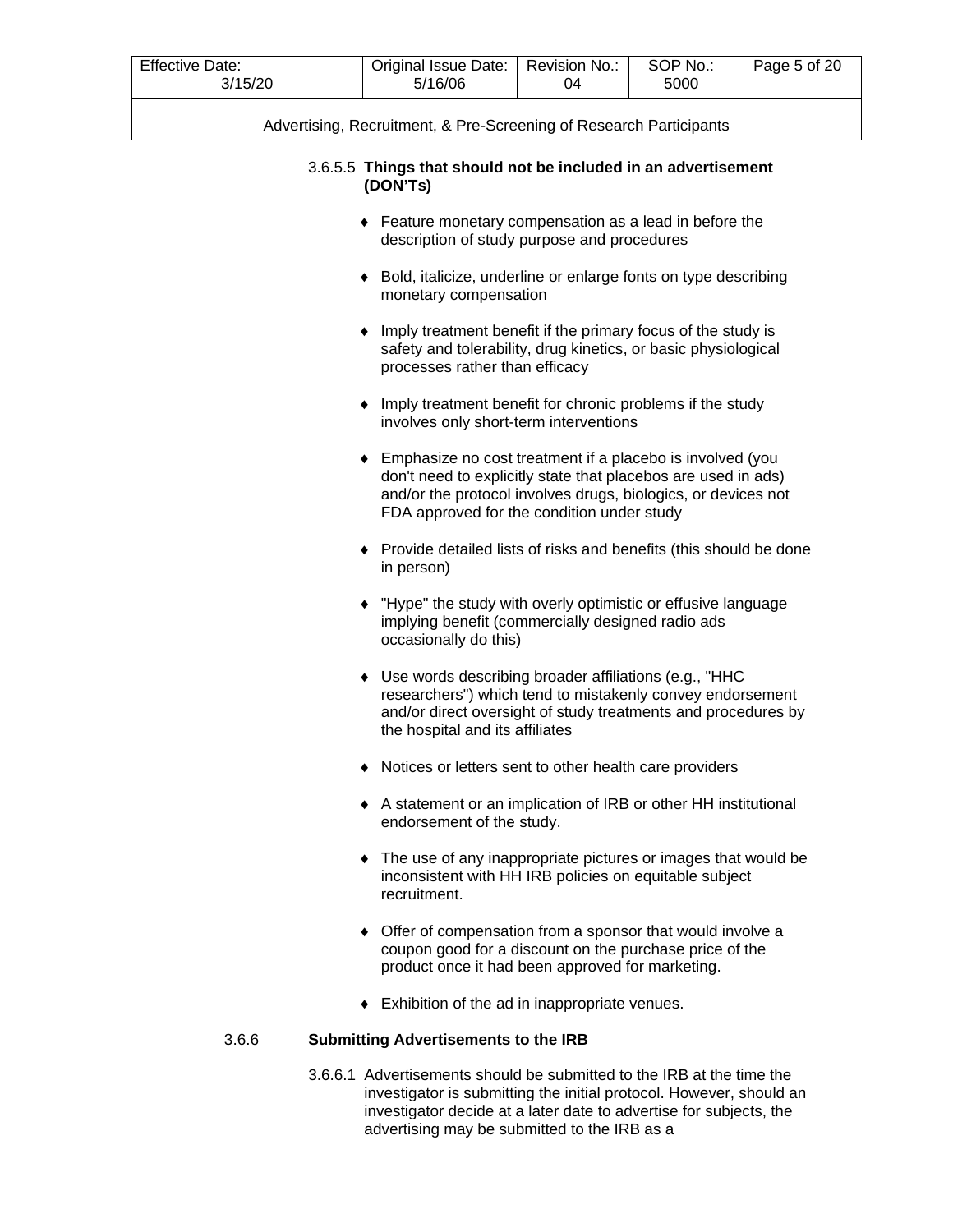| <b>Effective Date:</b> | Original Issue Date: | Revision No.: | SOP No.: | Page 6 of 20 |
|------------------------|----------------------|---------------|----------|--------------|
| 3/15/20                | 5/16/06              | 04            | 5000     |              |

modification/amendment to the protocol. Changes to previously approved advertisement methods must be formally submitted to the IRB as an amendment.

- 3.6.6.2 Investigators should remember the following when submitting an advertisement for review and approval to the IRB:
	- 3.6.6.2.1 Print advertisements, web pages, newspaper advertisements, posters, and flyers should be in final format, including any graphics or photographs to be used.
	- 3.6.6.2.2 For advertisements that will be used in the media, such as radio or television, submit all text, graphics and other substantive materials. A copy of video clips should be provided to the IRB. Alternatively, the wording for advertisements that will be taped should be reviewed and approved by the IRB prior to the taping to avoid having to re-tape the advertisement. However, if the IRB requires revisions, the investigators may tape the advertisement with the appropriate revisions prior to re-submitting the advertisement script to the IRB. The version used for the final taping must be submitted to the IRB for approval.
	- 3.6.6.2.3 All advertisements should conform to commonly accepted standards of "good taste," meaning the use of standards, graphics, and verbiage that the general public finds non-offensive.

# 3.6.7 **Submitting an Announcement, Event or News Item to the Hartford HealthCare Planning & Marketing Department:**

- 3.6.7.1 The Planning & Marketing has created an email "in-box" to make it easier to publicize announcements, events, or news items within the hospital as well as to outside media: [announcements@hhchealth.org](mailto:announcements@hhchealth.org)
- 3.6.7.2 Please send information to this e-mail account at least two (2) weeks before the event; the earlier, the better. Please use the "Event / News Publicity Submission Form" available on the hospital Intranet on the Planning & Marketing General Information & Forms page.
- 3.6.7.3 Please complete all of the relevant items on the form before submitting it.
- 3.6.7.4 The media staff in Planning & Marketing oversees a number of internal and external platforms and channels and will sift through the submissions and determine the correct media for each item. Planning and Marketing platforms include:
	- 3.6.7.4.1 "Corporate Communications" email broadcasts
	- 3.6.7.4.2 HHC Internet (and Intranet web pages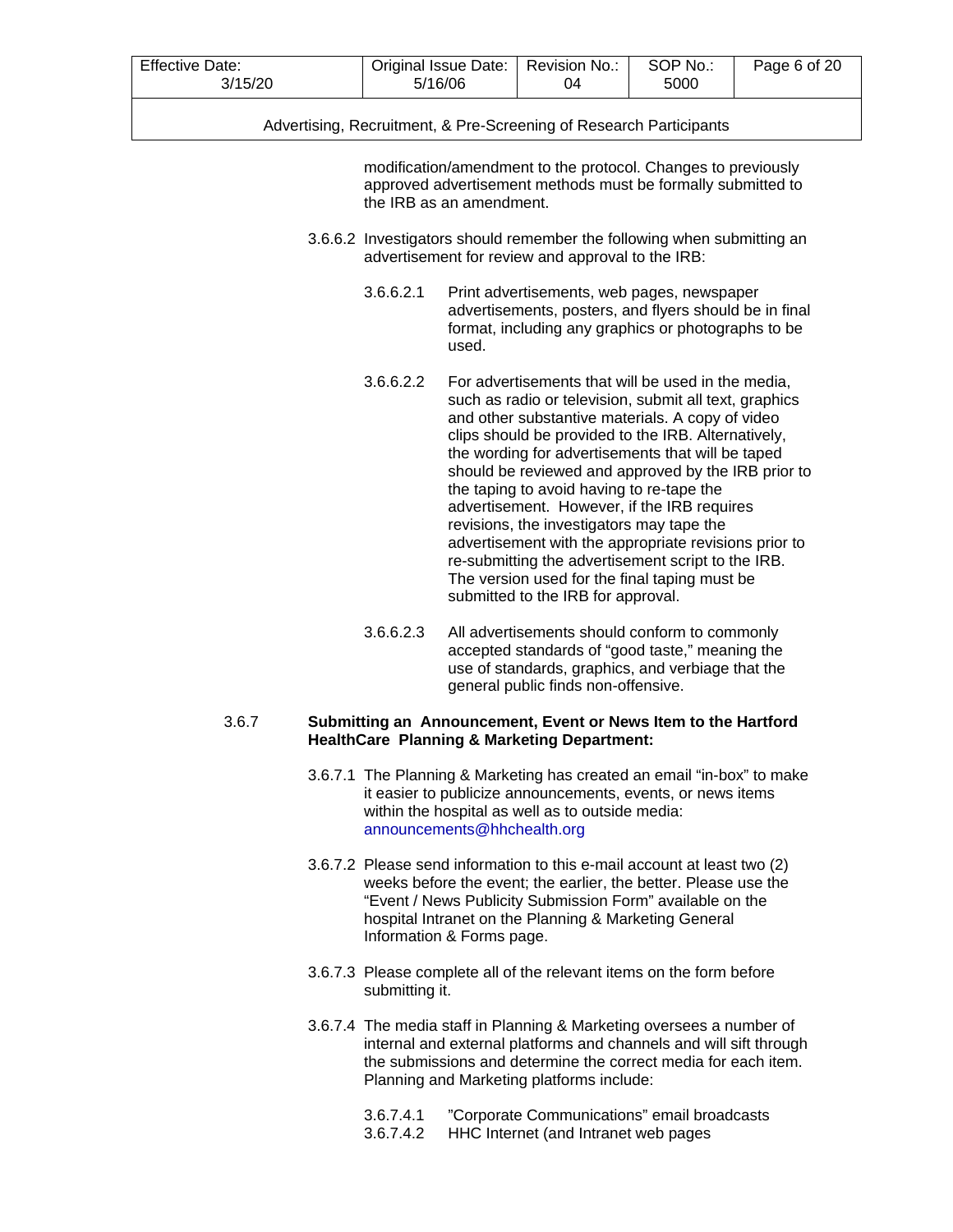| <b>Effective Date:</b> | Original Issue Date: | Revision No | SOP No.: | 7 of 20<br>Page |
|------------------------|----------------------|-------------|----------|-----------------|
| 15/20                  | 5/16/06              | 04          | 5000     |                 |

- 3.6.7.4.3 Rounds Magazine
- 3.6.7.4.4 Rxtra Newsletter
- 3.6.7.4.5 Telephone messages on hold
- 3.6.7.4.6 Press releases<br>3.6.7.4.7 Paid advertisine
	- Paid advertising (TV, radio, print media)
- 3.6.7.4.8 Hospital display windows
- 3.6.7.4.9 Cafeteria tabletop tent and easel-back cards
- 3.6.7.4.10 Banners/posters
- 3.6.7.4.11 Digital display screens\* (located in the main lobby, Jefferson lobby and the cafeteria)
- 3.6.7.4.12 Please keep in mind that each of the digital display screens is located in an area open to the public. Although the cafeteria screen is oriented toward inhouse news and information, each item must be suitable for public consumption. Some items may be more appropriately broadcast via "Corporate Communications" or posted on the Intranet. In addition, some worthy events or news items may not "make the cut" for the screens. The looped slideshow on these screens needs to be kept to a reasonable length.

# 3.7 **CLINICAL TRIAL WEBSITES/INTERNET POSTINGS**

- 3.7.1 IRB review and approval of listings of clinical trials on the internet would provide no additional safeguard and is not required when the system format limits the information provided to basic trial information, such as: the title; purpose of the study; protocol summary; basic eligibility criteria; study site location(s); and how to contact the site for further information.
- 3.7.2 Examples of clinical trial listing services that do not require prospective IRB approval include ClinicalTrials.gov, the National Cancer Institute's cancer clinical trial listing (PDQ) and the government-sponsored AIDS Clinical Trials Information Service (ACTIS). However, when the opportunity to add additional descriptive information is not precluded by the data base system, IRB review and approval may assure that the additional information does not promise or imply a certainty of cure or other benefit beyond what is contained in the protocol and the informed consent document
- 3.7.3 In keeping with DHHS and FDA Guidance, the HHC IRB has determined that IRB review/approval for brief internet postings is not necessary provided that the information is limited to the basics, such as:
	- 3.7.3.1 Study title
	- 3.7.3.2 Purpose of the study
	- 3.7.3.3 Protocol summary
	- 3.7.3.4 Basic eligibility criteria
	- 3.7.3.5 Study site location(s), and
	- 3.7.3.6 How to contact the study site for further information.
- 3.7.4 When information posted on a clinical trial website goes beyond directory listings with the basic descriptive information given above, such information is considered part of the informed consent process and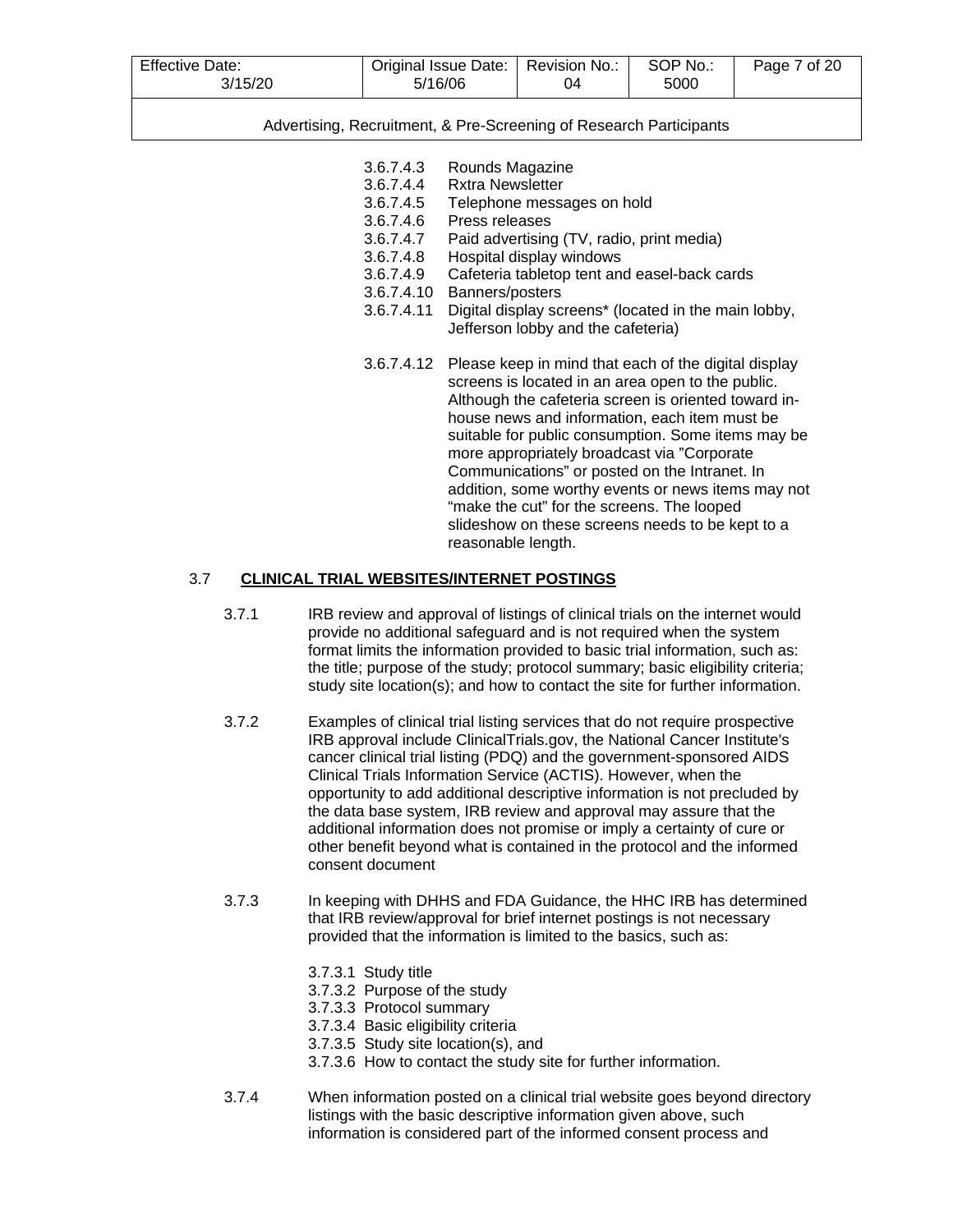| <b>Effective Date:</b> | Original Issue Date: I | Revision No.: | SOP No.: | Page 8 of 20 |
|------------------------|------------------------|---------------|----------|--------------|
| 3/15/20                | 5/16/06                |               | 5000     |              |

therefore requires IRB review and approval. Information exceeding such basic listing information includes descriptions of clinical trial risks and potential benefits, or solicitation of identifiable information from potential research subjects.

- 3.7.5 OHRP guidance states that IRBs, in their review of all advertising/recruitment materials, should pay particular attention to risk and potential benefit information to ensure it is presented in a balanced and fair manner. The information presented should not mislead, for example, by promising benefits or implying a benefit beyond that potentially provided by the research.
- 3.7.6 The HHC IRB, when reviewing clinical trial websites, also will assess the types of incentives, if any, that are being offered to prospective subjects. Monetary and non-monetary incentives (e.g., access to services or programs) can create undue influence on a potential subject's decision about research participation. The HHC IRB will ensure that the clinical trial website makes clear that participation in a trial is voluntary, and that incentives for participation are not so great that they compromise a prospective subject's assessment of the risks or affect the voluntariness of his or her choices.
- 3.7.7 Some clinical trial websites ask viewers to answer questions regarding eligibility for a specific clinical trial. If identifiable private information is collected via the clinical trial website, the IRB will review plans for protecting the confidentiality of that information. The IRB will assess whether the website clearly explains how identifiable private information might be used.
- 3.7.8 Informed consent must be obtained for the collection of any identifiable private information about the respondent unless the IRB has determined that the informed consent requirement can be waived. Respondent authorization must also be obtained if protected health information is collected unless the IRB has determined that the authorization requirement can be waived.

# 3.8 **USE OF INTERNET SOCIAL NETWORKING SITES (Facebook, Twitter, LinkedIn, MySpace, etc.)**

- 3.8.1 Prior IRB approval is required before posting anything to any social network.
- 3.8.2 Further approval or notification of the HHC Planning & Marketing Department may also be required.
- 3.8.3 Facebook specific considerations:
	- 3.8.3.1 "Open" groups are acceptable.
	- 3.8.3.2 "Friends" of the group should be reminded that this is a sensitive topic area and they should check their privacy settings if they are concerned about others knowing that they are members of this group (carrying the implication that they may have SZ/Bipolar, etc.)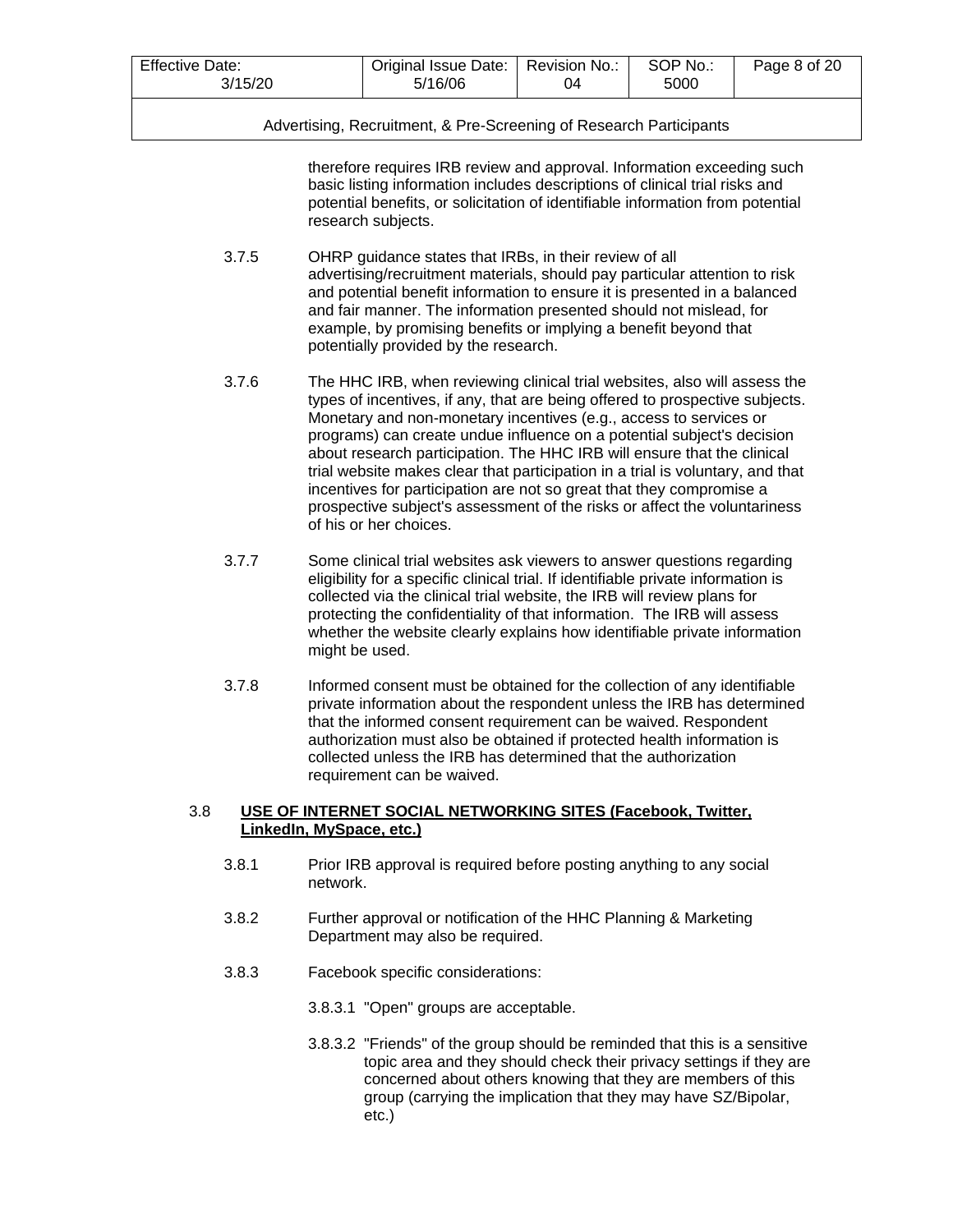| <b>Effective Date:</b> | Original Issue Date: | Revision No | SOP No.: | Page 9 of 20 |
|------------------------|----------------------|-------------|----------|--------------|
| 3/15/20                | 5/16/06              | ገ4          | 5000     |              |
|                        |                      |             |          |              |

|  | Advertising, Recruitment, & Pre-Screening of Research Participants |  |  |
|--|--------------------------------------------------------------------|--|--|
|  |                                                                    |  |  |

- 3.8.3.3 If the wall is enabled, again they should be reminded that they are voluntarily disclosing information about themselves in a "public" forum.
- 3.8.3.4 They should be reminded that if they are participants, that any specific questions/comments about their participation should be directed to the study staff's personal e-mail or the Facebook "inbox".
- 3.8.3.5 Please provide the IRB with the kinds of information you plan to share on the page (i.e. a list such as... links to newly published research relevant articles, reminders about study appointment requirements, etc.)
- 3.8.3.6 You may also set up a Facebook page/profile.
	- 3.8.3.6.1 The HHC logo should appear on the page (The specific HHC entity's logo should also appear on the page, e.g., IOL)
	- 3.8.3.6.2 Links to HHC (and the specific HHC entity) should also appear on the page
	- 3.8.3.6.3 Jerry Belanger (HHC's web developer) should be named as an administrator on the page/profile for monitoring purposes.
	- 3.8.3.6.4 The person responsible for the page/profile needs to monitor wall posts regularly for any"negative press" issues and remove them immediately.
	- 3.8.3.6.5 The page/profile should be removed from Facebook when it is no longer needed

# 3.9 **RECRUITMENT OF SUBJECTS IDENTIFIED THROUGH PRIVATE MEDICAL INFORMATION**

- 3.9.1 At Hartford HealthCare, the IRB always has required approval of the research protocol before patient screening and recruitment could begin. However, the Health Insurance Portability and Accountability Act (HIPAA) has changed the ways a treating physician or treatment personnel may refer patients to a researcher for screening and recruitment. The Privacy Rule under HIPAA regulates how identifiable health information created or received by a covered entity may be used or disclosed in connection with research. Under HIPAA, the use of this protected health information or "PHI" in research generally is not permitted without an authorization from the subject or an IRB waiver of authorization. Therefore, HIPAA requires either that an authorization from the subject or a full or partial IRB waiver of HIPAA authorization for recruitment be obtained.
- 3.9.2 Recruitment efforts frequently target individuals known to have a specific medical condition. Medical records, patient registries, clinical databases and referrals from treating physicians can be useful resources to identify potential subjects; however it is essential to take special precautions to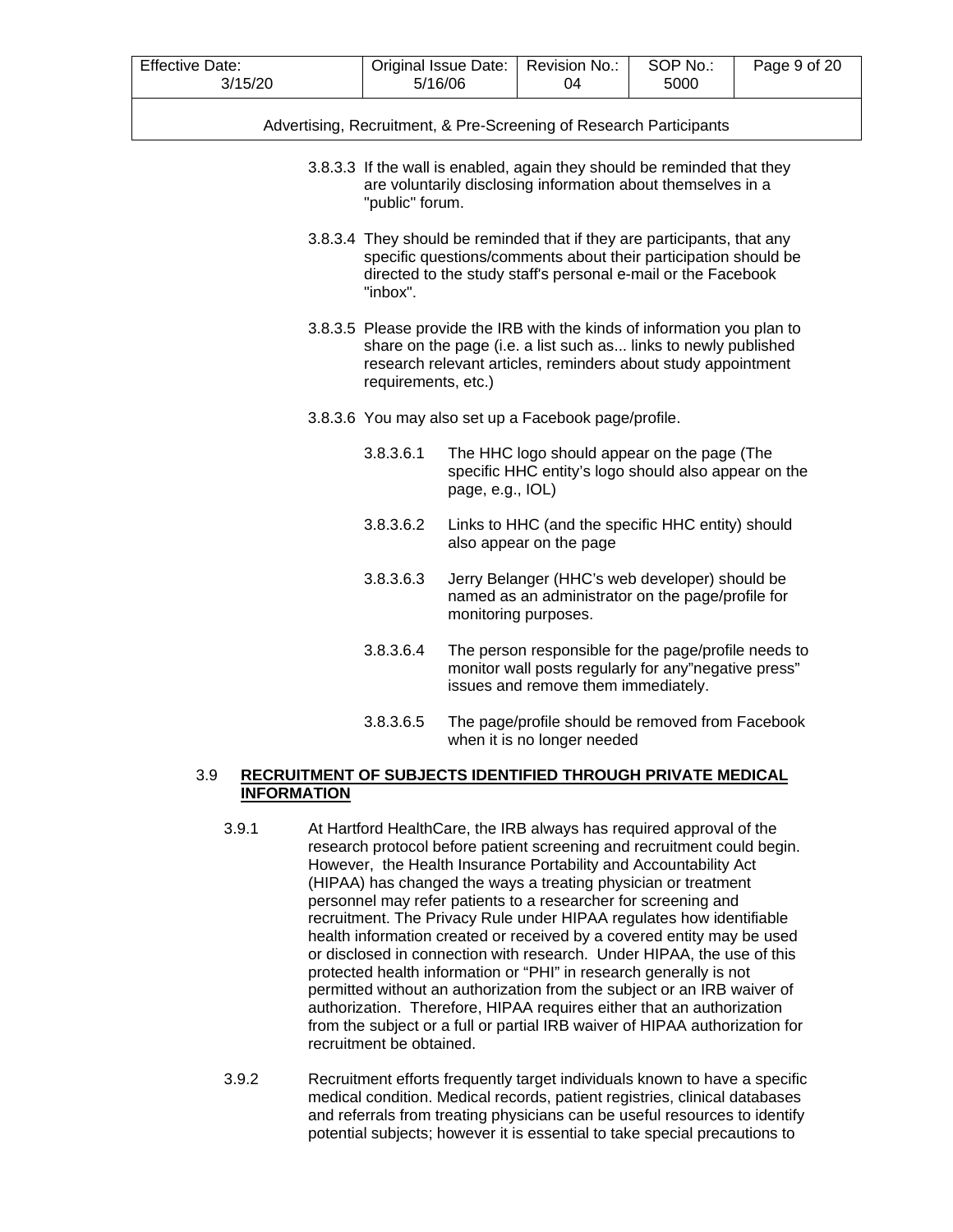| <b>Effective Date:</b> | Original Issue Date: | Revision No.: | SOP No.: | Page 10 of 20 |
|------------------------|----------------------|---------------|----------|---------------|
| 3/15/20<br>5/16/06     |                      | 04            | 5000     |               |

ensure that patient privacy is protected and that the individual patient is appropriate to participate in the research. It is not appropriate for investigators to make the first contact with potential subjects identified through their private health information. Rather, active participation by the patient's primary/specialist health care provider in the recruitment process ensures that consideration is given to the appropriateness of an individual patient's participation in the research prior to recruitment and that the patient's privacy is respected.

- 3.9.3 Health care providers who also serve as researchers and wish to enroll their patients into research must ensure that recruitment methods do not inappropriately promise or suggest therapeutic benefit to the patient beyond what is written in the protocol and consent form as a means to entice their participation.
- 3.9.4 Below are two mechanisms for recruitment permitted under HIPAA. Under Hartford HealthCare policy these mechanisms must be approved by the IRB as "processes for recruitment" under the applicable protocol.

# *3.9.4.1 Recruitment by the Clinician or the Treatment Staff*

- 3.9.4.1.1 A physician who has a treatment relationship with the patient (the "clinician") and who is also the researcher may approach a patient about participation in any IRB approved trials in which the clinician participates as a researcher. The clinician's treatment personnel (those who have "reason to know" identifiable health information by virtue of the treatment relationship) also may approach the patient about this research. The clinician and his/her treatment personnel must note the communication in the patient's medical record.
- 3.9.4.1.2 When recruiting potential subjects from among their own patients, investigators must consider the possibility that their patients may feel obligated to participate because they are being asked by their treating physician. For the investigator, maintaining a dual role as investigator and treating physician may create subtle conflicts and ethical tension, while for the patient/subject it may create some uncertainty. Investigators should reinforce with their patients that participation is voluntary, that they do not have to participate, and the decision not to participate will not affect their care, now or in the future. Further, the Committee asks researchers to describe any plans that are in place to minimize the possibility that patients will feel obligated to participate, e.g., initially contacting patients about the research in writing and allowing patients to make further inquiries if they are interested, etc.
- 3.9.4.1.3 The primary/specialist health care provider, usually a physician, who is known to the potential subject and has first hand knowledge of the patient's medical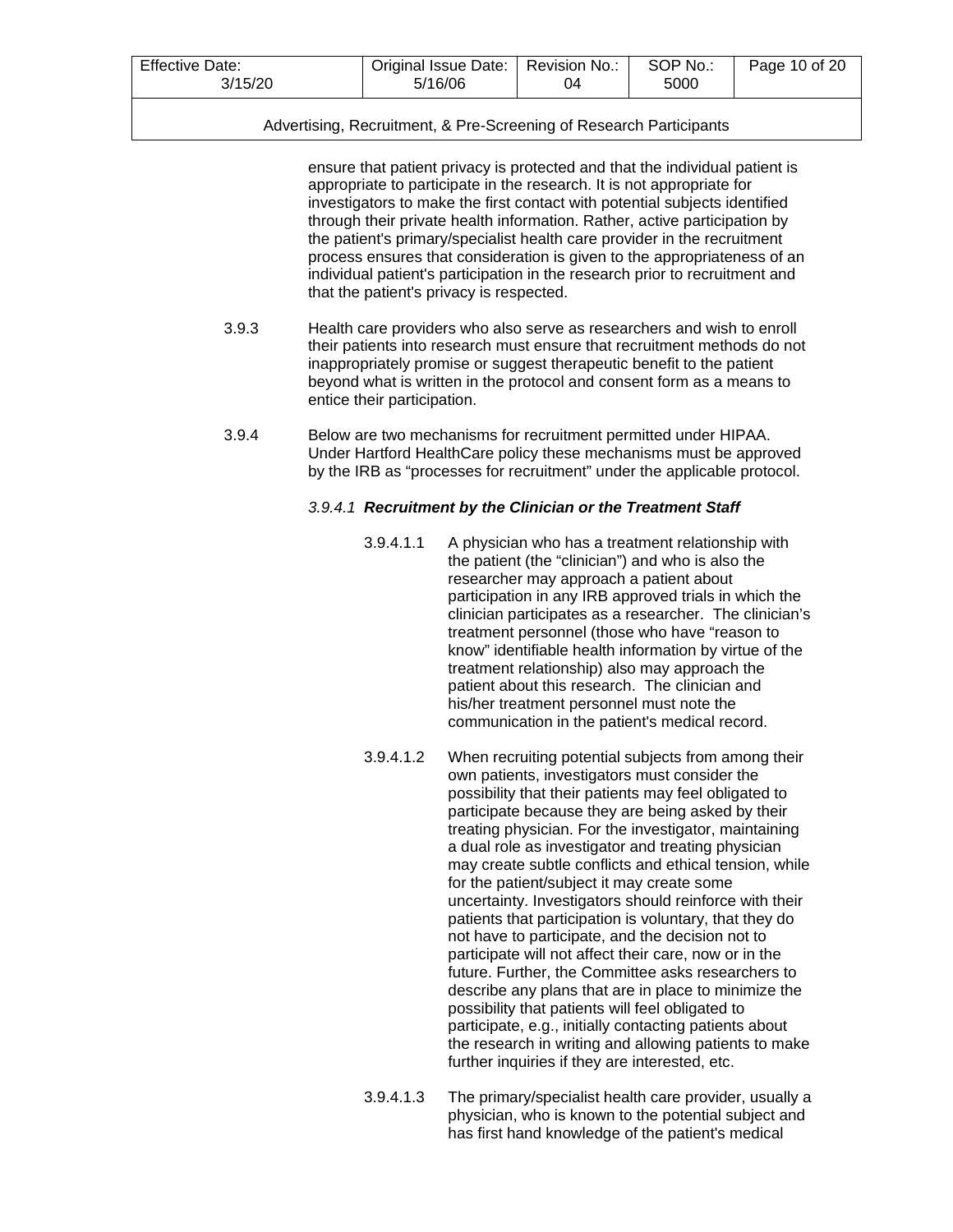| <b>Effective Date:</b> | Original Issue Date: | Revision No.: | SOP No.: | Page 11 of 20 |
|------------------------|----------------------|---------------|----------|---------------|
| 3/15/20                | 5/16/06              | 04            | 5000     |               |

history must (1) give approval for his/her patient to be contacted for research purposes, (2) initially introduce the study to the patient AND (3) obtain the patient's permission to be contacted by study staff.

3.9.4.1.4 A clinician who is not the researcher (and the clinician's treatment personnel) may approach a patient about participation in another researcher's study. The clinician or his/her staff must note the communication in the patient's medical record. If the patient agrees to a referral to the researcher, suggested language is as follows:

- 3.9.4.1.4.1 "I discussed the referral of the patient to [team or doctor] for [describe research study]. The patient agreed to the referral, including sharing information about the patient's condition."
- 3.9.4.1.5 A clinician who is not the researcher (and the clinician's treatment personnel) may give the patient another researcher's name and contact information, and the patient may contact the researcher.
- 3.9.4.1.6 A clinician who is not the researcher (and the clinician's treatment personnel) may discuss possible patient eligibility with the research personnel in a de-identified manner, i.e., with all specified subject identifiers removed. If the research personnel believe the de-identified patient would be eligible for the trial, the treatment personnel could then obtain the patient's permission to give the research personnel the patient's name or give the patient the researcher's contact information.
- 3.9.4.1.7 A clinician who is not the researcher (and the clinician's treatment personnel) may send a letter to the patient about how to join an IRB approved study so long as the content of the letter is approved by the IRB.
- 3.9.4.1.8 As previously noted, direct recruitment for a study by a clinician/researcher or his/her treatment personnel is not affected by HIPAA. These personnel already have a reason to know the patient's PHI and, assuming the study (and the recruitment process) has been approved by the IRB, these personnel may approach the patient about participating in the trial without a HIPAA authorization.
- 3.9.4.1.9 Also, as previously noted, these treatment personnel also may discuss the patient's PHI with other research personnel, such as the coordinator, so long as the patient first has given his/her verbal or written consent to wanting to learn more about the study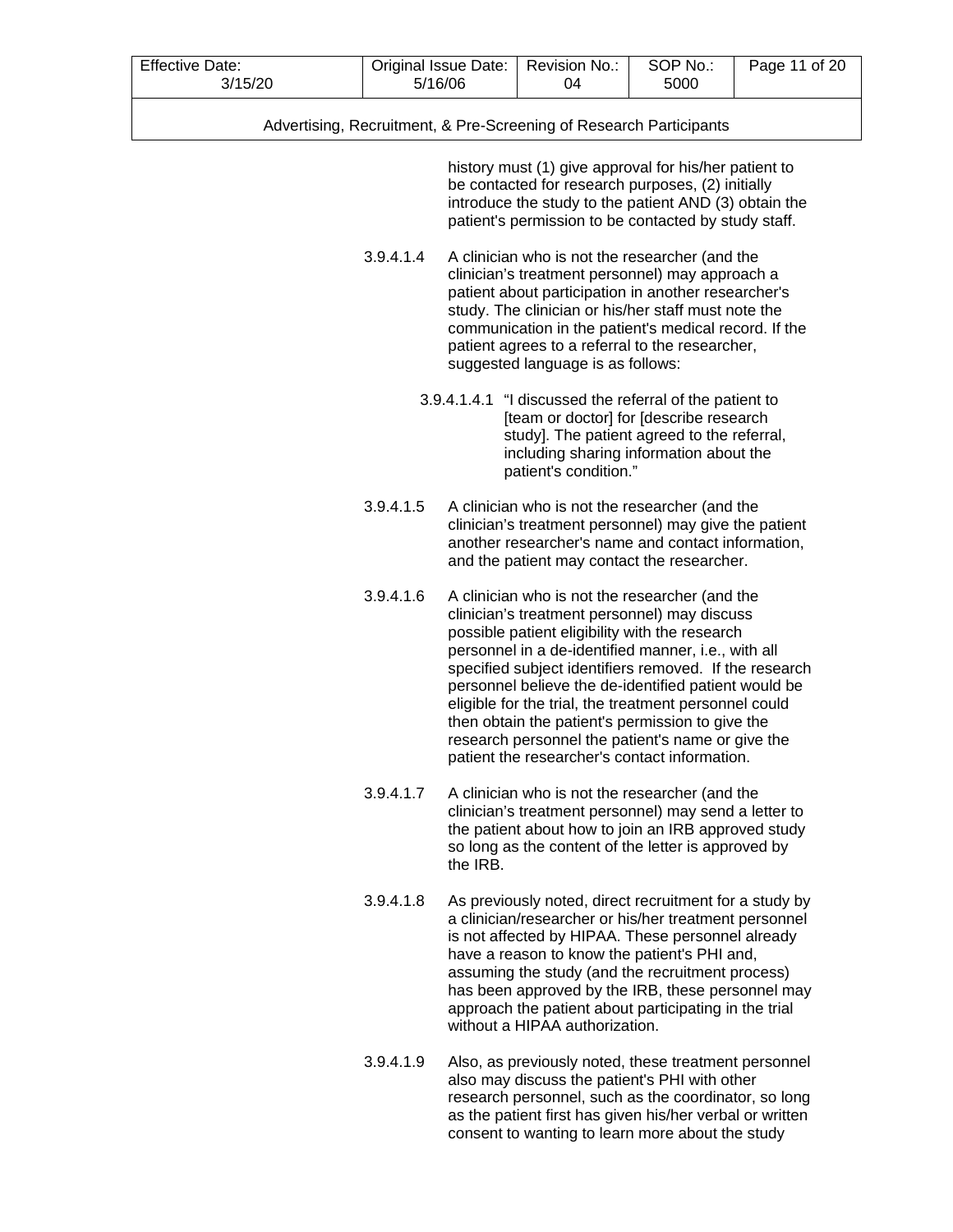| <b>Effective Date:</b><br>3/15/20 | Original Issue Date:   Revision No.:<br>5/16/06 | 04 | SOP No.:<br>5000 | Page 12 of 20 |
|-----------------------------------|-------------------------------------------------|----|------------------|---------------|
|                                   |                                                 |    |                  |               |

and the proper note has been made in the patient's record.

3.9.4.1.10 The primary/specialist health care provider can introduce the study and obtain the patient's permission to be contacted by study staff either (1) verbally during the course of providing medical care OR (2) through the use of a recruitment letter

# 3.9.4.1.10.1Guidelines For Use of Recruitment Letters

- Although recruitment letters are frequently prepared by the study staff, they must be signed by the patient's physician, or the patient's physician and the investigator, but not the investigator alone. In some cases, it may be appropriate for a physician representative on behalf of an entire practice/clinic staff to sign the letter rather than the potential subject's primary/specialist physician. It is never appropriate for recruitment letters to come from study staff, such as research assistants or data managers.
- In the letter, the primary/specialist physician should indicate that one of his/her medical colleagues is conducting a research study. The letter should explain the purpose of the research, and provide a brief description of the nature and extent of involvement, e.g., duration of participation and study procedures.
- The recruitment letter should include a telephone number to call or a postcard to return if the subject is interested in learning more about and/or participating in the study.
- Care should be taken to ensure that letters are properly addressed to avoid delivery to an incorrect party.
- **Recruitment letters must be submitted for review** and approval by the IRB.

# 3.9.4.2 *Recruitment by the Researcher*

3.9.4.2.1 The IRB may grant the request of a researcher for a partial waiver of the patient's authorization for recruitment purposes if the IRB determines that the treating physician's direct approach to the patient or obtaining the patient's prior authorization is impracticable. The request for waiver of authorization may include several possibilities: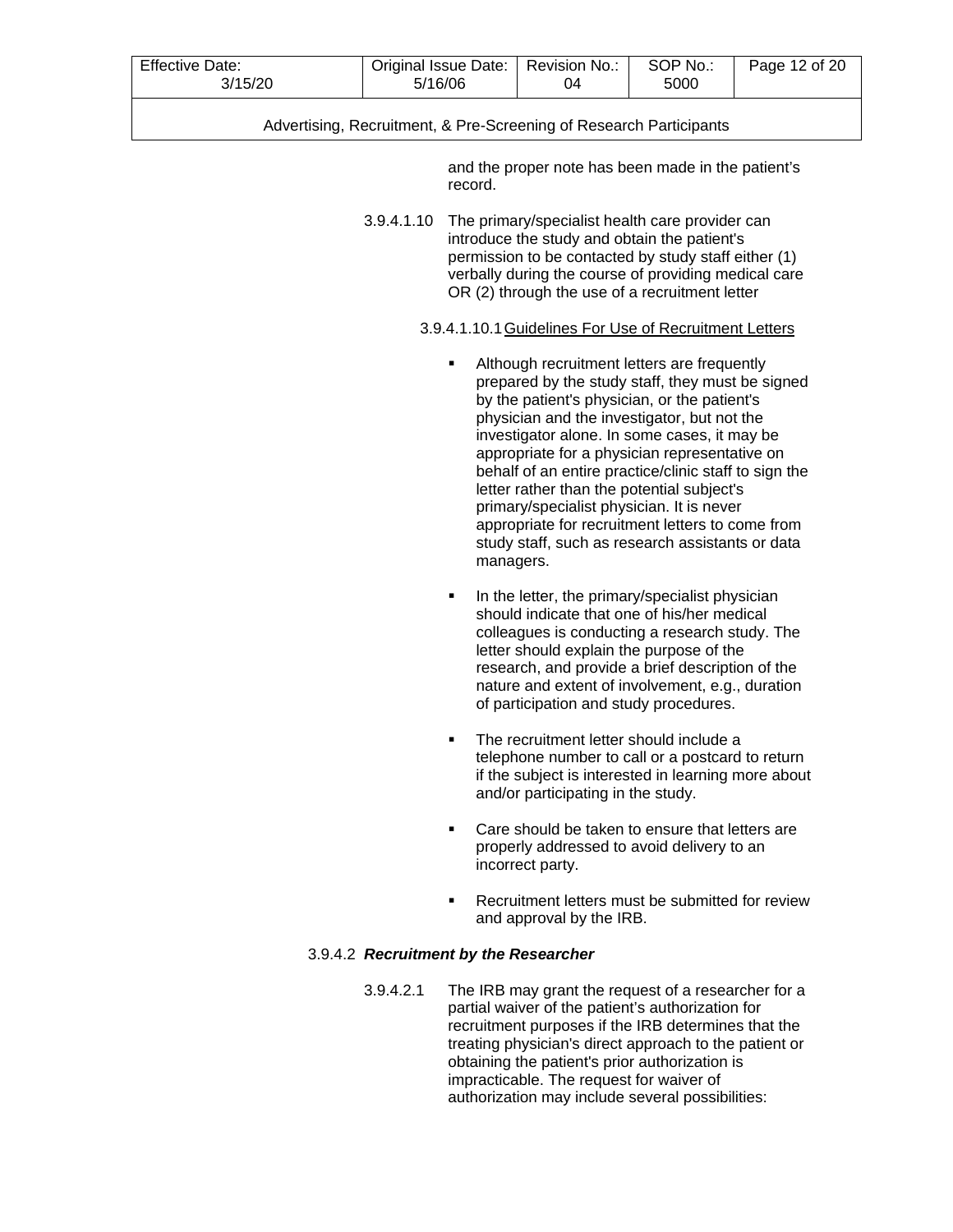| <b>Effective Date:</b> | Original Issue Date: | Revision No.: | SOP No.: | Page 13 of 20 |
|------------------------|----------------------|---------------|----------|---------------|
| 3/15/20                | 5/16/06              | 04            | 5000     |               |

- 3.9.4.2.1.1 A partial waiver of authorization for treatment personnel to refer patients to the researcher or share PHI with the researcher without first speaking to the patient about the referral.
- 3.9.4.2.1.2 A partial waiver of authorization for the researcher to look at medical records, or schedules, patient lists, etc., and then contact potential subjects.
- 3.9.4.2.1.3 A partial waiver of authorization to advertise about the study and screen by phone potential subjects for the study.
- 3.9.4.2.1.4 A partial waiver of authorization to advertise about the study and screen potential subjects for the study and to keep the screening database for use in screening for future studies.

# 3.9.5 USE OF THIRD PARTY FOR RECRUITMENT OF POTENTIAL **SUBJECTS**

- 3.9.5.1 HHC IRB review and approval is required when a third party is used to inform potential subjects of a research opportunity. Examples of a third party would include community physicians or school administrators who are asked to provide their patients or students with information regarding a research study. Third parties may also include commercial entities hired to aid in recruiting research volunteers.
- 3.9.5.2 IRB review and approval is also required of all materials used by the third party to inform potential research participants of the study, such as "Dear Colleague" or "Dear Patient" letters.
- 3.9.5.3 Third party recruiters may provide the research contact information directly to the potential participant. The collection of additional research-related information used to determine eligibility can not be conducted by the third party.
- 3.9.5.4 The use of currently enrolled research participants to recruit additional research participants (sometimes referred to as "snowball sampling") may be approved by the IRB provided that certain conditions are met. Specifically, current participants do not receive rewards for referral or any rewards are determined by the IRB to be unlikely to induce coercion and undue influence and such rewards do not adversely impact the confidentiality and privacy of future participants. However, the HHC IRB prohibits payments to a non-participant in exchange for the referral of a potential participant ("finder's fees").

#### 3.10 DEVELOPMENT AND USE OF RECRUITMENT LISTS (INCLUDING RECRUITMENT DATABASES, AND RECRUITMENT REGISTRIES, ETC.)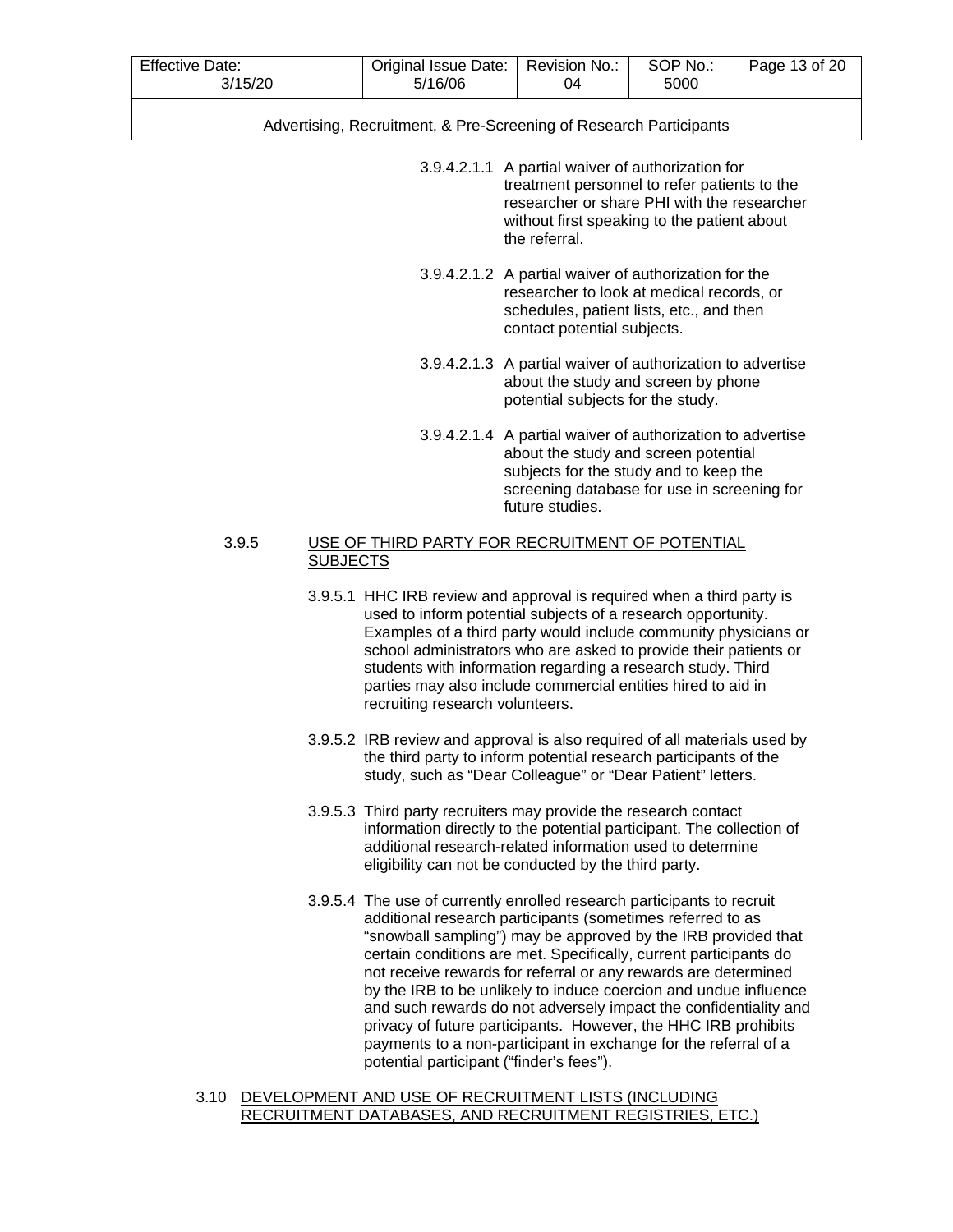| <b>Effective Date:</b> | Original Issue Date: | Revision No.: | SOP No.: | Page 14 of 20 |
|------------------------|----------------------|---------------|----------|---------------|
| 3/15/20                | 5/16/06              | 04            | 5000     |               |

|  | Advertising, Recruitment, & Pre-Screening of Research Participants |
|--|--------------------------------------------------------------------|
|  |                                                                    |

| 3.10.1 | Investigators may create and maintain lists of research participants who   |
|--------|----------------------------------------------------------------------------|
|        | previously took part in, were screened for but deemed ineligible for other |
|        | research studies or who have expressed interest in future research         |
|        | participation. In each of these scenarios, however, the individual must    |
|        | provide consent for their name to be retained for recruitment for future   |
|        | research participation.                                                    |

- 3.10.2 The development of such a recruitment registry requires IRB approval. The IRB must ensure the appropriateness of the data elements to be maintained on the individuals as well as the confidentiality and security measures associated with the data set.
- 3.10.3 Investigators may contact individuals in IRB-approved recruitment registries directly for future research consideration.
- 3.10.4 Investigators must provide such individuals the opportunity to remove their name and any information from the list at any time.

#### 3.11 RECRUITMENT OF STUDENTS AND STAFF

3.11.1 Researchers wishing to recruit their own students or staff to participate in research must ensure that the recruitment plan minimizes any perception of coercion or undue influence. The recruitment plan must assure the potential participant that his/her job, promotion, grade, etc., is not dependent upon their participation.

# 3.12 PRE-SCREENING OF RESEARCH SUBJECTS DURING RECRUITMENT

### 3.12.1 **Health Insurance Portability and Accountability Act (HIPAA) Considerations**

- 3.12.1.1 Many investigators use telephone screening as a method of recruitment and/or eligibility screening for their studies. When done properly, this can be a useful and effective tool. What's important for investigators to remember is that depending on the type of information collected and recorded during this initial conversation, HIPAA regulations may applyeven if the potential research participant is the one initiating the contact.
- 3.12.1.2 Pre-screening of potential subjects over the telephone or in person to determine their initial eligibility for and interest in a study is a common strategy in the recruitment process. When using this strategy, investigators must adhere to the following guidelines to protect the privacy of the potential subject and the confidentiality of information collected about him/her.
- 3.12.1.3 The reason that HIPAA may apply is that once an investigator collects and stores identifiable health information it effectively "enters" Hartford HealthCare and is therefore subject to HIPAA requirements as protected health information (PHI). PHI would include information that is typically collected during a phone screen or "pre-screen" such as, name, date of birth, address, medical conditions, etc. Therefore, investigators should design phone screening procedures to avoid, or minimize, the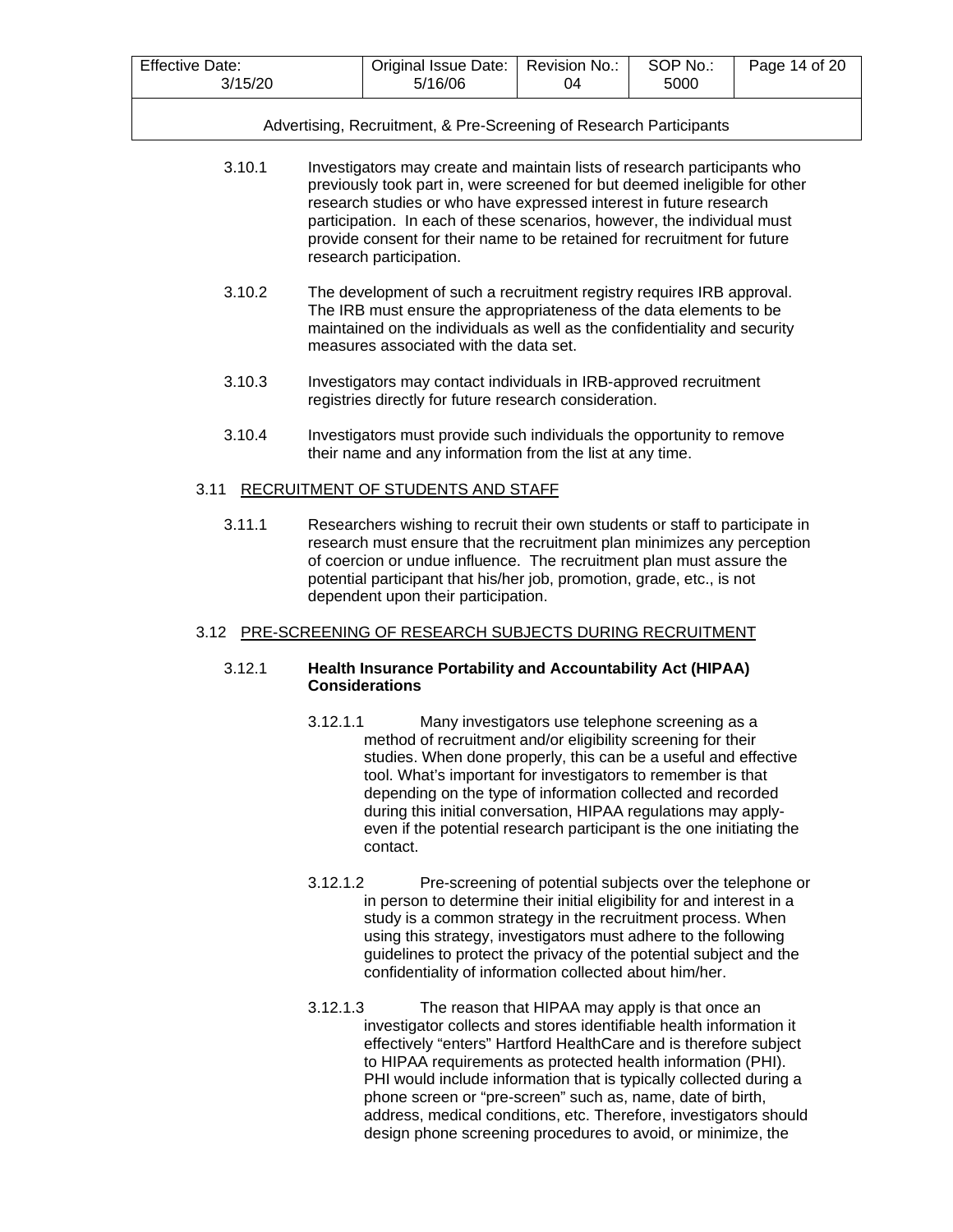| <b>Effective Date:</b> | Original Issue Date: | Revision No.: | SOP No.: | Page 15 of 20 |
|------------------------|----------------------|---------------|----------|---------------|
| 3/15/20                | 5/16/06              | 04            | 5000     |               |
|                        |                      |               |          |               |

collection and retention of PHI when possible (for example, collecting age rather than birth date).

- 3.12.1.4 However, when it is necessary to collect PHI then the investigator must indicate this in the IRB protocol application and request a partial waiver of HIPAA Authorization to collect and store the information during such recruitment activities. The waiver is considered effective until the potential subject presents to the research office and signs a Research Authorization Form or until the study ends. Note that HIPAA only recognizes written authorization, so verbal authorization from the potential subject to permit the investigator to retain the information as required for the purpose of the immediate single study also requires a waiver approved by the IRB prior to initiating the recruitment/screening plan in the conduct of research.
- 3.12.1.5 In cases of verbal authorization, the investigator should consider incorporating the following language into telephone scripts used to screen potential subjects: "We will keep the information we just talked about in our files until you come in to screen for the study. If you qualify and choose to be part of the study, this information will become part of your study file. If you don't come in or if you don't qualify for the study, we will keep this information until [the duration can be modified but as a suggestion- the study is over] and then we will destroy it. We are required by law to keep this information confidential and we will not use it for any purpose other than to see if you qualify for this study."
- 3.12.1.6 Investigators who wish to retain phone screening information to recruit individuals for future studies or to keep a record of ineligible subjects will also need a waiver. Additionally, a protocol to maintain a subject recruitment database may be necessary.

# 3.12.2 **Acceptable Information to Gather During Pre-screening**

3.12.2.1 Questions appropriate for pre-screening address the specific inclusion/exclusion criteria for the study and other issues of suitability, for example, an individual's ability to come to the research site multiple times. It is not appropriate at this point in the process (i.e. prior to obtaining informed consent/enrollment) to gather information that is not directly related to assessing eligibility and suitability (e.g. obtaining complete medical histories).

# 3.12.3 **Methods for Conducting Pre-screening**

- 3.12.3.1 Conducting Pre-screening over the Telephone
	- 3.12.3.1.1 At the beginning of a phone pre-screening conversation, potential subjects should be informed of the nature and sensitivity of the questions, asked whether this is an appropriate time for them to answer these questions, and told how long the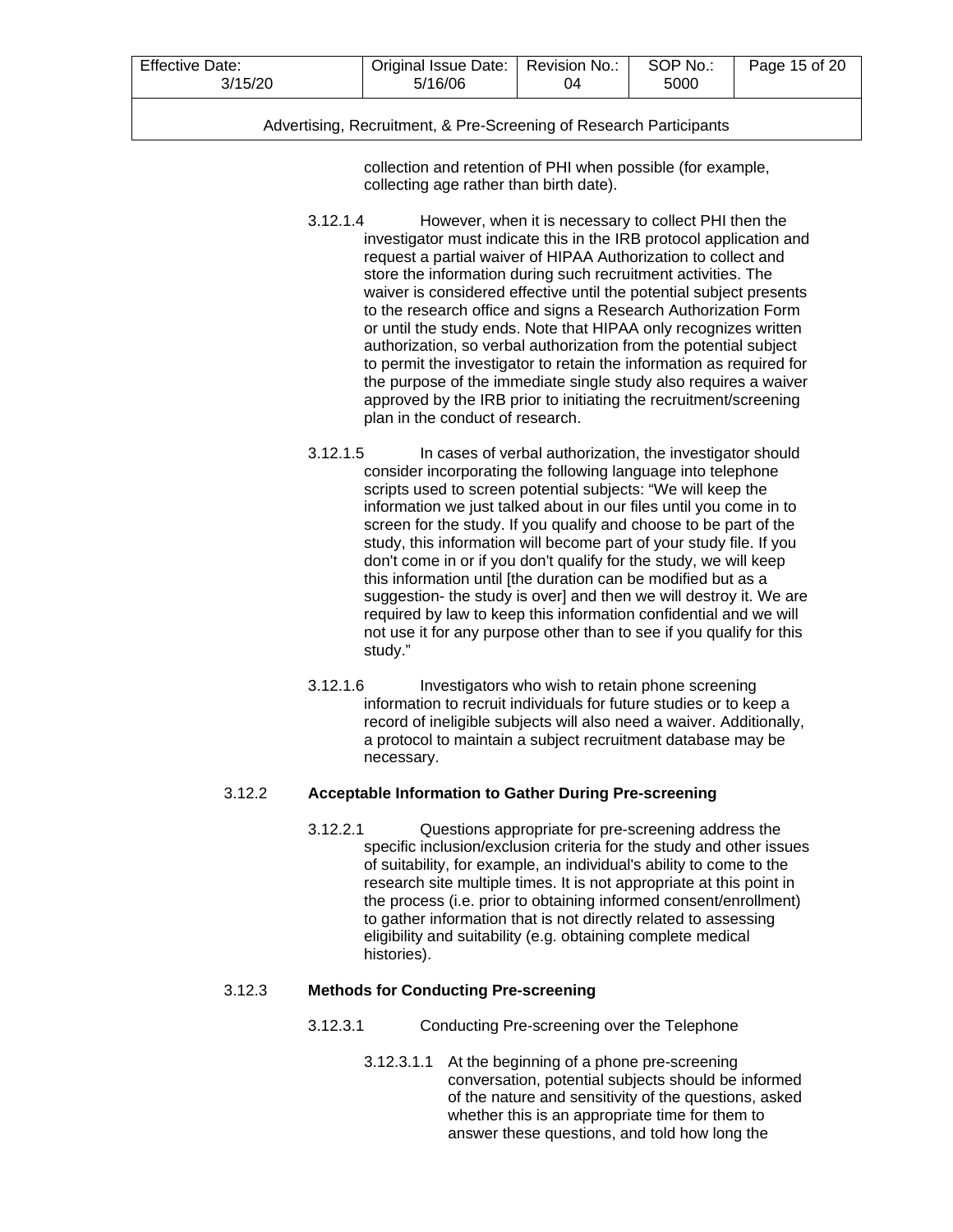| <b>Effective Date:</b> | Original Issue Date: | Revision No.: | SOP No.: | Page 16 of 20 |
|------------------------|----------------------|---------------|----------|---------------|
| 3/15/20                | 5/16/06              | 04            | 5000     |               |

| Advertising, Recruitment, & Pre-Screening of Research Participants |  |  |
|--------------------------------------------------------------------|--|--|
|                                                                    |  |  |

phone call is expected to take. The questionnaires or screening tools that will be used must be submitted to the HHC IRB for review. In most cases if a non-physician conducts the screening, a script of what will be said by study staff must also be submitted for review and approval. Subjects should be offered the option of completing the prescreening in person, if they wish and if it is feasible.

- 3.12.3.1.2 In the interests of confidentiality, the researcher should record only the subject's first name or initials at the beginning of the screening conversation; explain to the subject that s/he will be asked a set of questions to determine eligibility and that at the end, only if s/he appears to be eligible and is interested in pursuing the study, will s/he be asked to provide contact/identifying information (e.g. last name, address, birth date, phone number). By following this procedure, identifiable healthcare information is only created for those persons who likely meet eligibility criteria. And for those persons who do not meet entry criteria, only non-identifiable health information is created. This distinction is of particular import in light of Health Insurance Portability and Accountability Act (HIPAA) privacy regulations. Under the new privacy requirements (effective April 14, 2003), the distinction between identifiable and non-identifiable health information is important. The collection of non-identifiable health information is not subject to the new privacy regulations. But the collection of identifiable, historical medical information (even by telephone) creates new "Protected Health Information" and obligates the researcher to provide all of the HIPAA Privacy protections.
- 3.12.3.2 Conducting Pre-screening over the Telephone utilizing Centralized Phone Banks
	- 3.12.3.2.1 National advertisements are sometimes used to recruit subjects for large multi-center studies. Typically, centralized phone banks or operators receive calls from individuals who see such advertisements, and then screen subjects and refer those eligible and interested to local investigators. Phone screeners interacting with potential subjects in this setting are obviously not employees of our hospitals, are usually not healthcare providers, and typically work from a script or data collection tool which must be reviewed and approved by the HHC IRB before use. Use of third party screeners must be explicitly noted in the protocol. Under HIPAA privacy regulations, the use of such a centralized phone bank or operators requires a business associate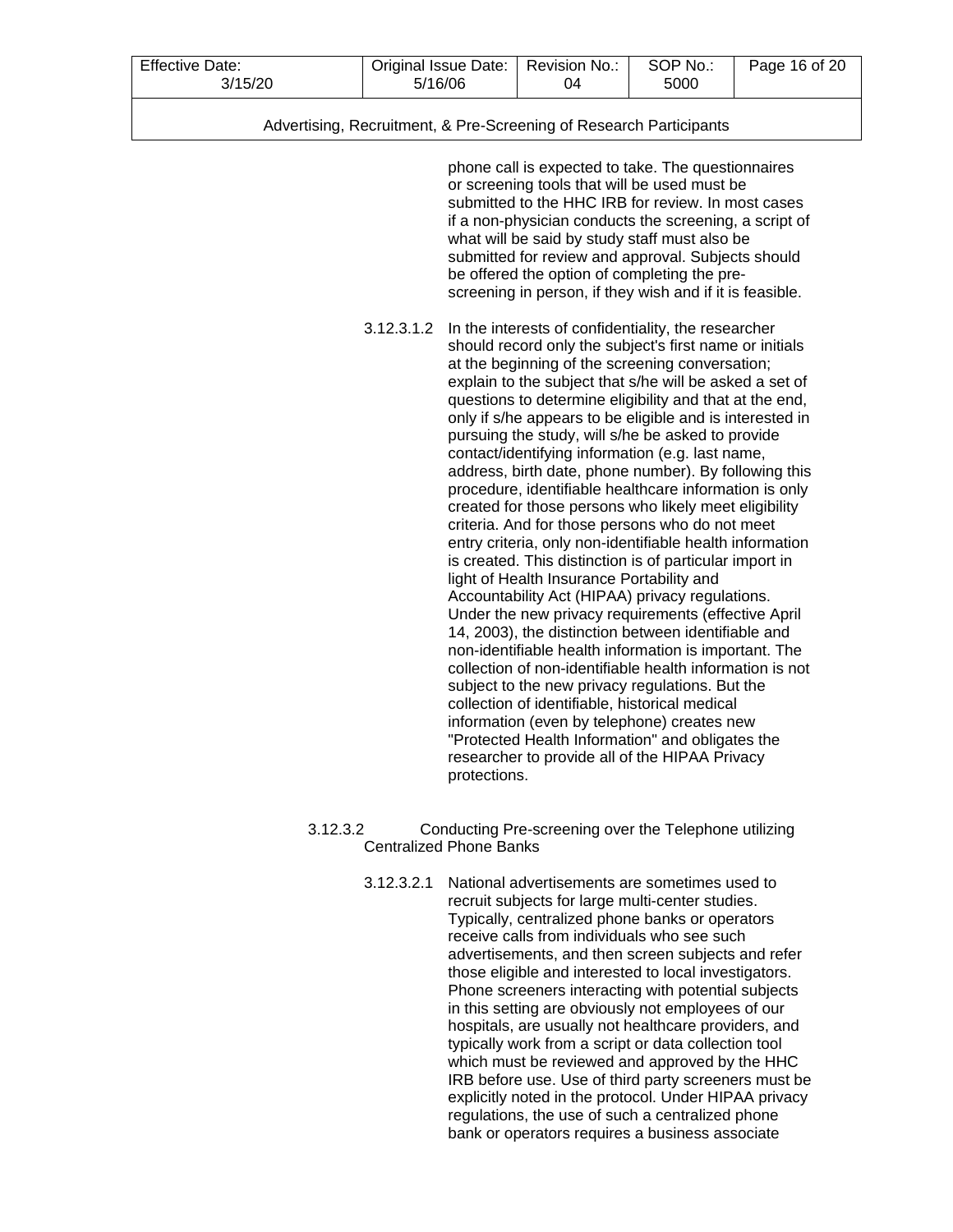| <b>Effective Date:</b> | Original Issue Date: | Revision No.: | SOP No.: | Page 17 of 20 |
|------------------------|----------------------|---------------|----------|---------------|
| 3/15/20                | 5/16/06              | 04            | 5000     |               |

agreement. Potential subjects should be told they are speaking to a non-medical screener at a centralized phone bank, and not erroneously be led to believe they're speaking with a physician or member of the actual clinical research team at our hospitals. This is especially relevant to protocols involving depression or other psychiatric illness. Industry screeners should have policies on what will happen if subjects calling are found to be at serious risk of harm to self and others (e.g. suicidal) and provide such plans for HHC IRB review.

# 3.12.3.3 Conducting Pre-screening in Person

3.12.3.3.1 Investigators may choose to conduct pre-screening in person, for example, if potential subjects are finding out about research during routine clinical care or while visiting the hospital. All of the questionnaires and checklists that would be used during phone pre-screens are appropriate in this setting as well. Complete medical histories and screening physical exams are not considered acceptable pre-screening activities but rather part of actual research procedures, and should be conducted only after an individual has signed a consent form. That said, it is acceptable to perform very limited routine clinical procedures as part of a pre-screen if they directly relate to eligibility determinations and an individual verbally consents to have them performed before signing a consent form for a study. For example, it would be acceptable to weigh an individual in order to ascertain whether s/he qualifies for a dietary study or acceptable to briefly view a pigmented lesion or a subject's skin type to see whether s/he qualifies for a dermatology study. Such exceptions are made in the interest of the convenience of the research subject, if s/he agrees. Complete physical exams, full body skin exams and any sample collection or laboratory testing must not be undertaken until a subject has given informed consent and has signed the consent form.

# 3.12.4 Alternative Pre-screening Approaches

- 3.12.4.1 The guidelines listed above may not be applicable to every situation that arises in the research process. Carefully justified alternative approaches will be considered on a case-bycase basis. The HHC HRPP staff will offer guidance to investigators upon request.
- 3.12.5 Retaining Information from Individuals who are Pre-Screened but not Enrolled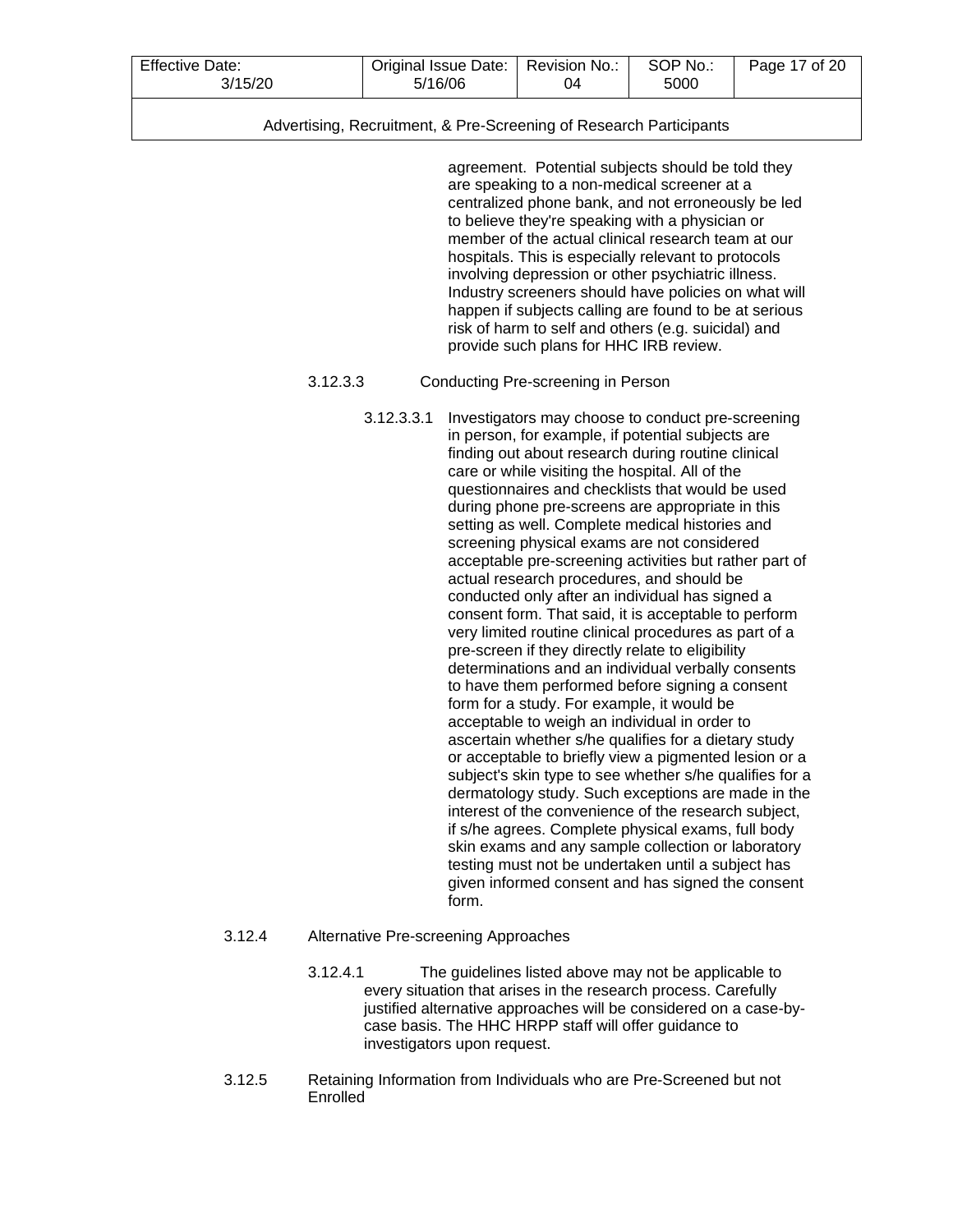| <b>Effective Date:</b> | Original Issue Date: ' | Revision No.: | SOP No.: | Page 18 of 20 |
|------------------------|------------------------|---------------|----------|---------------|
| 3/15/20                | 5/16/06                | 04            | 5000     |               |

3.12.5.1 It is acceptable to retain non-identifying information about individuals who are pre-screened for a study, but do not actually pursue the study or enroll. In fact, this is often desirable or even requested by industrial or academic sponsors to obtain information about the entire pool of individuals interested or potentially eligible for the study. Pre-screening sheets from individuals who did not provide identifying information can be retained with no further action. Pre-screening sheets with identifying information gathered to obtain written authorization and prior to enrollment (signing of informed consent form) may also be retained in research files, but must have segments containing identifiable information redacted (i.e. blacked out or cut off )as soon as it is clear that the individual will not be enrolled. If identifiable health information is to be retained, the investigator must obtain an authorization from each of the persons screened.

# 3.13 RECRUITMENT TIME FRAMES AND SETTING

- 3.13.1 Recruitment activities must be designed and conducted in a manner that permits potential participants sufficient time, determined by the nature and risks of the research, to consider whether or not they wish to participate. In approving a recruitment plan, the IRB will consider the proximity in time of the recruitment, informed consent process and research interventions so as to assure clear decision making and the avoidance of undue pressure or excessive inducements.
- 3.13.2 Additionally, recruitment activities must be carried out in a setting that provides privacy to the potential participants and that is free of situational or environmental influences or intimidations.
- 3.13.3 The investigator and the HHC IRB must consider whether or not the recruitment methods and activities proposed in a research project uphold the principle of Respect for Persons. For example:
	- 3.13.3.1 Will a potential participant be upset when they learn that their private information has been shared with, or viewed by, investigators for research purposes?
	- 3.13.3.2 Should a potential participant be invited to take part in research immediately after the individual has been told of a serious disease, illness or condition or behavior disorder?
	- 3.13.3.3 Should a person be recruited to take part in a research study when he/she is in a strained state of mind, (e.g., a pregnant woman who is about to deliver her baby), or in a stressful location such as the emergency department?
	- 3.13.3.4 Will the setting for recruitment provide subtle inducements to participate, for example, a classroom of fellow students, or an office of co-workers?
- 3.13.4 **General Guidelines and Considerations for the Timing of Recruitment:**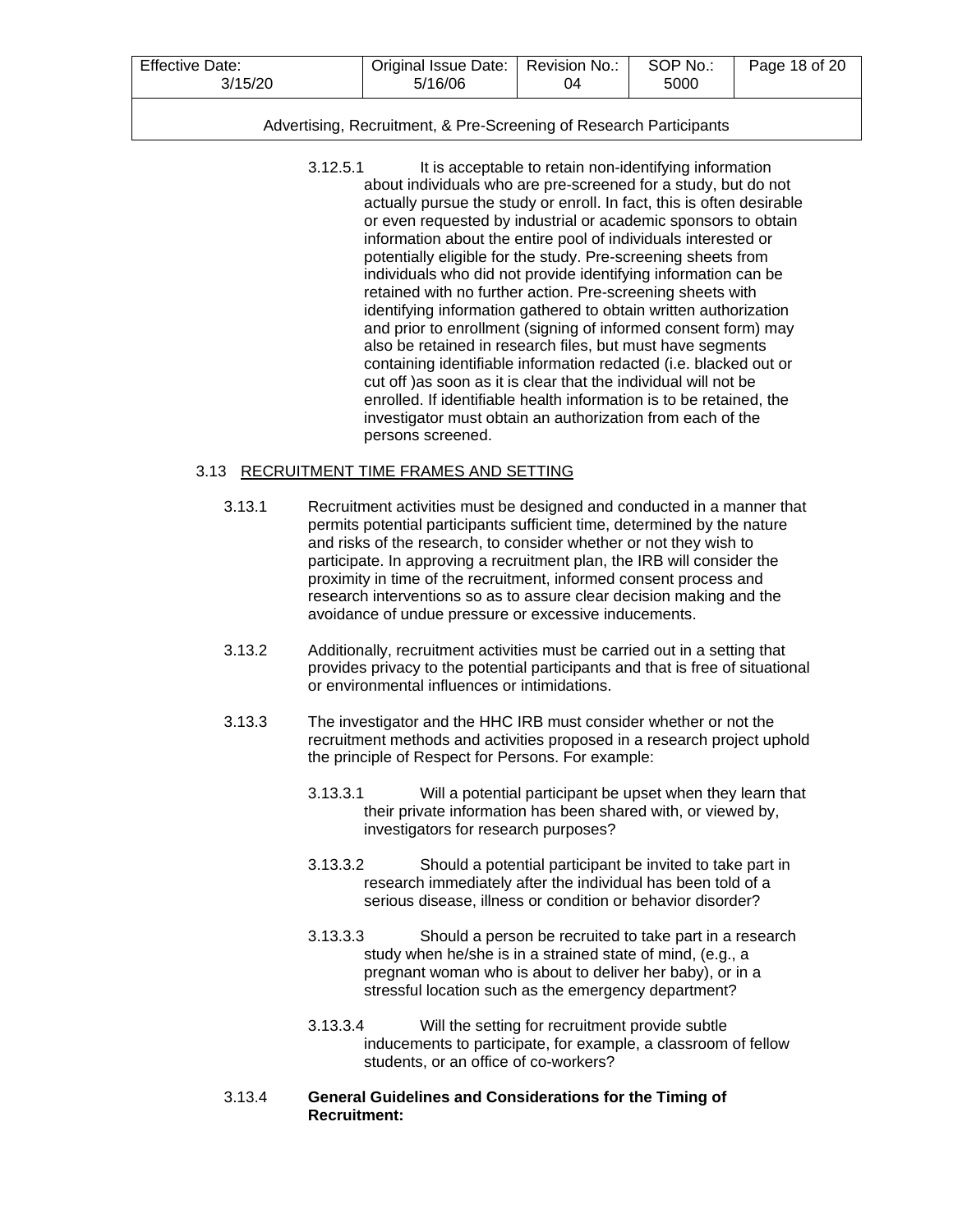| <b>Effective Date:</b> | Original Issue Date: | Revision No.: | SOP No.: | Page 19 of 20 |
|------------------------|----------------------|---------------|----------|---------------|
| 3/15/20                | 5/16/06              | 04            | 5000     |               |

- 3.13.4.1 Recruitment methods should demonstrate a respect for a reasonable person's expectation of privacy and confidentiality regarding their private information.
- 3.13.4.2 Persons should be recruited for research in a manner that upholds their right to choose.
- 3.13.4.3 Investigators approaching potential subjects for research should ensure that persons are lucid and capable of making independent decisions.
- 3.13.4.4 As a general rule, recruitment of research participants should be conducted well in advance of the consent process and any research interventions.
- 3.13.4.5 In cases where it the Investigator believes that recruitment activities can only be conducted in suboptimal time frames and/or settings, the Investigator must explain and justify such arrangements in the IRB application as well as any steps to be taken to minimize the impact on potential participants.

# 3.14 IRB REVIEW AND APPROVAL OF RECRUITMENT PROCEDURES AND PROPOSED PAYMENTS

- 3.14.1 The IRB must review the mode and content of recruitment methods and activities for each research study and consider whether or not the recruitment is equitable, free from coercion, bias and undue influence. The IRB may also consider the inconvenience to the potential subject, such as, time required for participation, restrictions on diet or other activities, discomfort, and whether or not they need be mentioned in the advertisement to ensure a fair representation of the research project.
- 3.14.2 The IRB will review proposed payments to subjects to determine that:
	- 3.14.2.1 Credit for payment accrues as the study progresses and will not be contingent upon the subject completing the entire study.
	- 3.14.2.2 Any amount paid as a bonus for completion is reasonable and not so large as to unduly induce subjects to stay in the study when they would otherwise have withdrawn.
	- 3.14.2.3 All information concerning payment, including the amount and schedule of payments, is set forth in the consent document.
- 3.14.3 The IRB will notify the investigator in writing of its approval of recruitment methods and activities.

# **4.0 Documentation:**

- 4.1 The HHC HRPP office will maintain all records related to the implementation of this policy, electronic communications and notifications to investigators, funding or regulatory agencies, etc.
- 4.2 Records will be archived for a period of at least six (6) years following the termination or completion of the research activities.